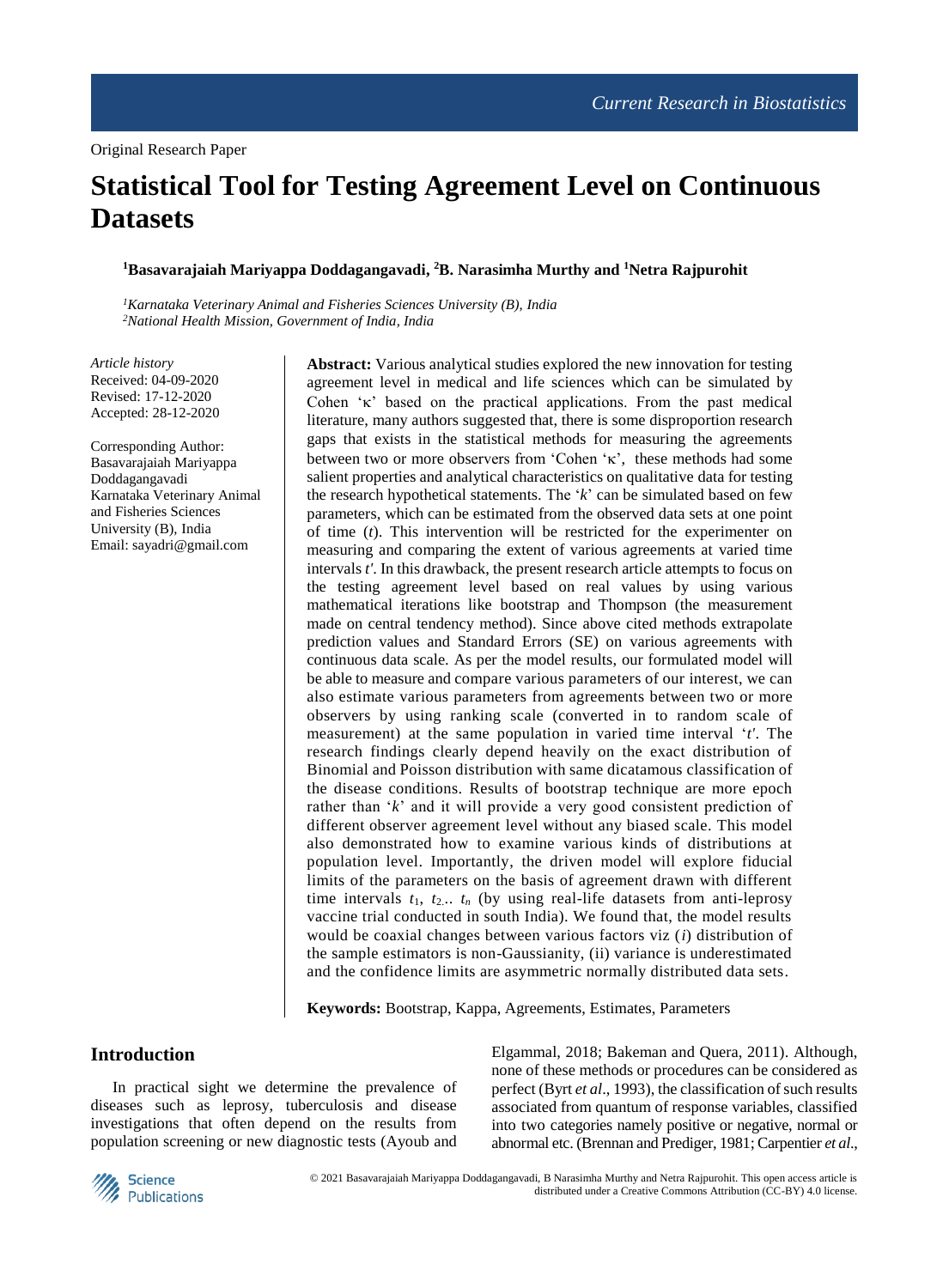2017; Cohen, 1960). Medical research conducted at commonplace at varied time intervals (Cohen, 1968; Feinstein and Cicchetti, 1990). Since, the accuracy of result is undoubtedly important for testing resulted findings and also improving accuracy of the results and standardization of the methodology between any pair of observers which is being usually adopted (Field and Welsh, 2007). This can be evaluated by computing the usual measure of agreement namely concordance or crude agreement (*po*) (Fleiss and Cohen, 1973; Feinstein and Cicchetti, 1990; Hoehler, 2000). However, the well-known measure of agreement Kappa  $(\kappa)$  that would take care of chance of agreements When the rating scale will be multi-categorized (as opposed to the binary positive' or negative'), the weighted ' $\kappa$ ' simulated accurate results by assigning some Weightage to particular parameters (each cell in the  $n \times$ *n* Table 1) (Bakeman and Quera, 2011; Byrt *et al*., 1993). Discussed the different measures of inter observer agreements and their desirable properties of '*k*' at defined time interval '*t*'. While, appraising the use of  $\kappa$  a long list of literature is available relevant to the observation of paradoxes' for its long ranging interpretation on the basis of a few real practical illustrations and useful recommendations to overcome them appeared elsewhere (Carpentier *et al*., 2017; Cohen, 1960; 1968; Feinstein and Cicchetti, 1990; Field and Welsh, 2007; Fleiss and Cohen, 1973). However, discussion on the estimation of  $\kappa$  and its interpretation through a more generalized approach is still to be attempted. Besides with this entire research gap, the present study examines the changes between various levels on continuous data sets (random process) and its interpretation of ' $\kappa$ ' at varied time intervals ' $t_i$ '. For example, if the same or different observers will attempt to assess the disease conditions on continuous scale with random process at population level (leprosy screening in selected sites at varied time '*t*' with various level (Rural, Urban and Peri urban districts), the rates ascribe the rates by using ranking scale appended with different geographical location considering with varied time intervals besides with extrapolation of assigned ranking (rates converted in to random scale) example different attributed scale converted in to numerical forms by using time interval (here time is random variable). The extent of improvements of agreement between any pair of observers would be considered as random variables and all the observations are randomly distributed with  $x_{ij} \sim N(\mu, \sigma^2)$ , it will be ensured that checking of randomness of the raters'. The agreements will takes place between two or more observers which solely depend on the distribution system and classification of attributes at population level (Sim and Wright, 2005; Kraemer and Bloch, 1988; Kang *et al*., 2013; McHugh, 2012). It can provide fixed agreements between the observers. Since, the real tool practiced in various set up, this measure will be usually estimated by newer techniques of bootstrap modified kappa '*k*' approach to continuous data sets in which the same measure of agreement for classifications of un observed groups and extrapolation of predicted outcomes of raters subjects considering with slopes and Root Mean Squared error values (RMS). Assumed the Gaussianity for classifications of parameters of Leprosy population screening, derived an expression of variance  $(\sigma^2)$  and related hypothesis testing (Landis and Koch, 1977). This uncertainty concerning will be extrapolated with the exact distribution of the classifications. As such being the case, the hypothesis testing and confidence intervals can lead to incorrect results. Example, the confidence intervals derived will be based on the methods of derived agreement distribution, the distribution is symmetrical and classifications of observers agreements (population screening) is headed by the traditional Kappa '*k*', there is no adaptation of Gaussianity substantially differing from the raters' scale assumptions, as often to be the expression by traditional Kappa '*k*' is underestimated likelihood of parameters and also the variance  $(\sigma^2)$  is propagated through incorrect Confidence limits (CI) for testing the portion of agreements made by the different raters'. In this paradigm the present study explores and formulates new innovative stochastic model of modified Kappa '*k*' for the estimation of agreement levels of continuous series data sets.

# **Model Formulation**

Model considers real-life data sets of anti-leprosy vaccine trial to demonstrate the modified kappa '*k*' by newer bootstrap techniques at greatest epoch with different iterations. Further, we also escalate the bootstrap robustness by using Thompson iteration method to examine the distribution of sampled estimators and likelihoods. The following illustrations were used for the formulation of this model, present study mainly concentrates on two or more observers with varying classifications, a most general situation for more than two observers, we persuaded to convert raters' ranks to continuous scale (data transformation). Suppose, the two doctors diagnose leprosy presenting attributes is (positive) or absent (negative) and the results are presented as follows:

|            | Observer II |          |                       |  |
|------------|-------------|----------|-----------------------|--|
| Observer I | Positive    | Negative | Total                 |  |
| Positive   | (a)         | (b)      | $a + b$               |  |
| Negative   | (c)         | (d)      | $c + d$               |  |
| Total      | $a + c$     | $b + d$  | $N = (a + b + c + d)$ |  |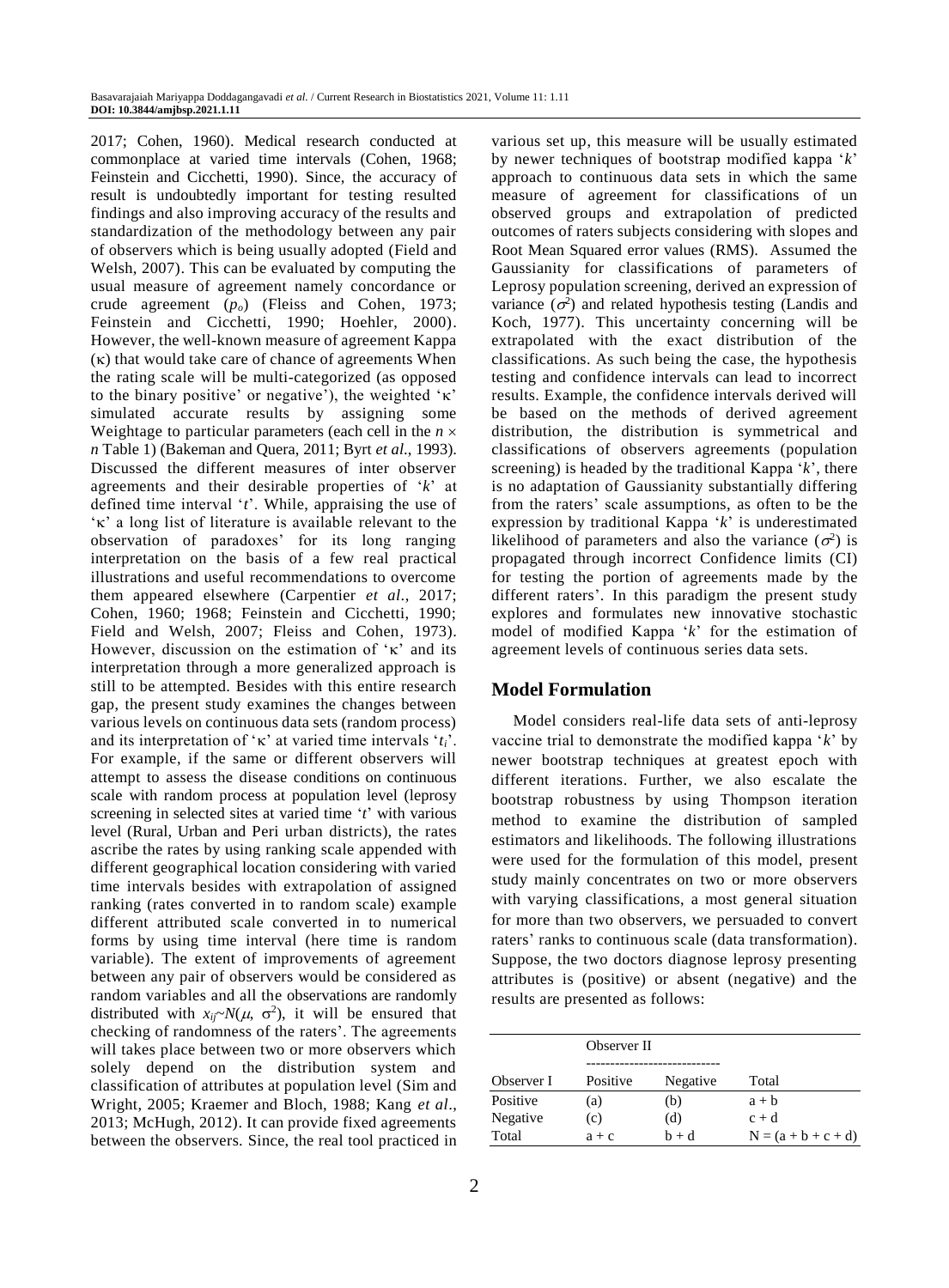Basavarajaiah Mariyappa Doddagangavadi *et al*. / Current Research in Biostatistics 2021, Volume 11: 1.11 **DOI: 10.3844/amjbsp.2021.1.11**

| k             | Decision                 |  |
|---------------|--------------------------|--|
| $\leq 0$      | Poor agreement           |  |
| $0.01 - 0.2$  | Slight agreement         |  |
| $0.21 - 0.40$ | Fair agreement           |  |
| $0.41 - 0.60$ | Moderate agreement       |  |
| $0.61 - 0.80$ | Substantial agreement    |  |
| $0.81 - 1.00$ | Almost perfect agreement |  |

Table 1: Kappa agreements overview

As per the analytical forms, the crude agreements or concordance:

$$
(po) = \frac{a+d}{a+b+c+d}
$$
\n(1.1)

The proportion of subjects classified as positive by observer 1 is  $\frac{a+b}{b}$  $a+b+c+d$  $^+$  $\frac{a+b}{a+b+c+d}$  = *p*<sub>1</sub> and by observer 2 is *a c*  $a + b + c + d$  $\, +$  $\frac{a+c}{b+c+d}$  =  $p_2$ . If  $b = c$ ,  $p_1 = p_2$  and vice versa.

The expression for the chance agreement between two observers is given by:

$$
P_e = p_1 p_2 + q_1 q_2 \text{where } q_1 = 1 - P_1 \text{ and } q_2 = 1 - P_2 \tag{1.2}
$$

$$
(\kappa) = \left(\frac{\text{Crude agreement} - \text{Change agreement}}{1 - \text{Change agreement}}\right)
$$

$$
k = \frac{p_o - p_e}{1 - p_e} \tag{1.3}
$$

Closeness of rating patterns by different raters', the following matrices was used to test the agreements.

| No of raters'         | Quantitative data sets   | Qualitative data sets |
|-----------------------|--------------------------|-----------------------|
| Two raters'           | <b>Bland Altman Plot</b> | Cohen's Kappa         |
| Weighted Cohen's      | Krippendorffs alpha      | Fleiss Kappa          |
| Kappa > Two raters'   |                          |                       |
| Two groups of raters' | Based on spearman        |                       |
|                       | rank correlations        |                       |

# **Cube Root of Product Measures (CRPm)**

The CRPm is used to identify the average agreement between the three values, the Fleiss Kappa and Krippendorffs alpha agreement is specifically used to escalate the agreement at greatest accuracy demonstrated presented in (Table 2):

$$
CRPm = \sqrt[3]{Agr(A)*Agr(B)*Agr(A \cap B)}
$$
  
*Lies between -1* > *CRPm* < 1 (1.4)

The disagreement was measured by the following mathematical Equation:

$$
X_{jk} - \left[A_{1k} - B_{jk}, A_{2k} - B_{jk}...A_{m1} - B_{jk}\right]
$$
 (1.5)

where,  $i = 1, 2...m_1; j = 1, 2...m_2, k = 1, 2...n$ .

For subject 1, ratter  $B_1$  and 3 group A raters', the Eq. (1.5) becomes:

$$
X_{11} = [A_{11} - B_{11}, A_{21} - B_{11}, A_{31} - B_{11}]
$$
  
#Vectors = #ratters'in group B \* #Subjects = m<sub>2</sub> \* n

Extent of agreement was determined by the  $Q_{jk} = X_{jk}$ <sup>'</sup> \*  $S^{-1}$  \* $X_{jk}$ .

Finally, the property of quadratic form is in the following form of Equation:

$$
Agreement in QF = \frac{X_{jk}^{\prime} * S^{-1} * X_{jk}}{X' * X} < \lambda
$$
\n
$$
\sum_{k=1}^{n} \sum_{j=1}^{m_2} X_{jk}^{\prime} * S^{-1} * X_{jk}} / m_2 * n
$$
\n
$$
Dm = \frac{X' * X}{\lambda_1} ; 0 < Dm < 1
$$
\n(1.6)

Agreement measures  $= (Dm-1)$  applicable for both qualitative and quantitative data sets. Practically we compare and measure hypothetical statements of qualitative data of epilepsy considering group I and group II epilepsy subjects. However, the group I consider scholars who are trained by the physicians to diagnose the epilepsy based on sign and symptoms of 25 subjects in association with (group 2) mentor who is considered as group II. Five diagnoses were done on subjective approach, the implication is subject to test, if any one of the possible five diagnoses to each patients or subjects, on each stages of epilepsy signifies the various attributes. The continuous scale (transformed data sets) was analysed using R-statistical software, the following resulted findings were generated for testing agreement values.

 $P(x = k) = \sum_{k=0}^{n} {n \choose k} x^k a^{n-k}$  of subjects classified as positive attributes cited for the whole population from the sample, it will be the mean of  $p_1$  and  $p_2$  i.e.,  $\overline{P}$ . The proportions of subjects were classified as negative by observers 1 and 2 are  $(1-p_1)$  and  $(1-p_2)$  respectively. Similarly, the best estimates of the proportions of subjects are classified as negative for the population  $(1-\bar{p})$  drawn from the sample.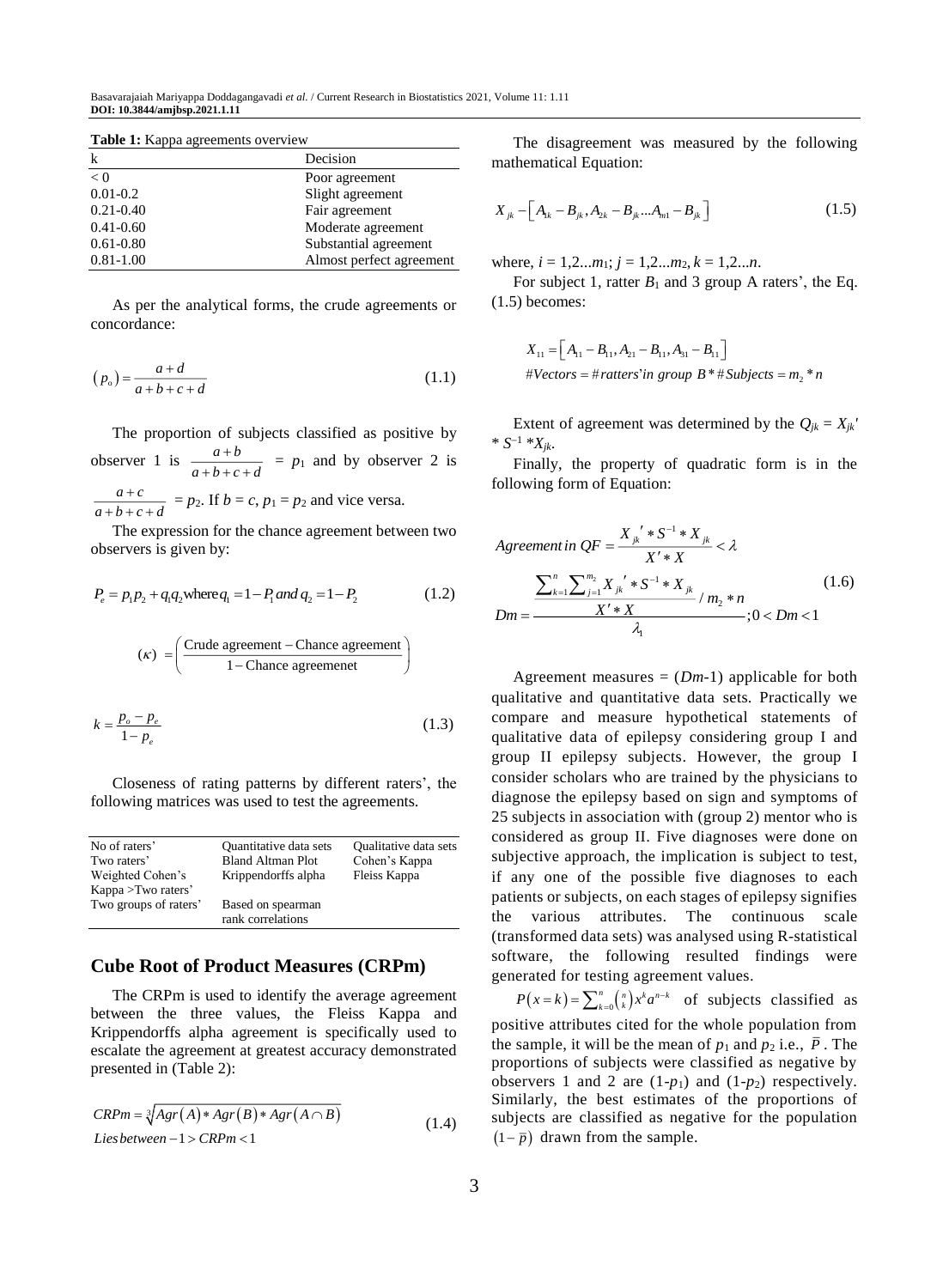Basavarajaiah Mariyappa Doddagangavadi *et al*. / Current Research in Biostatistics 2021, Volume 11: 1.11 **DOI: 10.3844/amjbsp.2021.1.11**

| <b>Table 2:</b> Kappa agreements of various measures |                  |                            |  |  |
|------------------------------------------------------|------------------|----------------------------|--|--|
| Methods                                              | Agreement values | Jack-knife Statistics (SE) |  |  |
| Agreement measure Am $(1-dm)$                        | 0.89             | $0.955 \pm 0.00$           |  |  |
| Proportion agreement measure                         | 0.83             | $0.722 + 0.012$            |  |  |
| Vanbelle's generalized measures                      | 0.86             | $0.844 + 0.023$            |  |  |
| Consensus (median measures)                          | 0.76             | $0.913 \pm 0.01$           |  |  |
| Pooled agreement measures                            | 0.72             | $0.711 + 0.08$             |  |  |
| Pair wise agreement measures                         | 0.74             | $0.739 \pm 0.006$          |  |  |
| Cube root of product measures                        | 0.80             | $0.807 \pm 0.003$          |  |  |
| Consensus (Mode measures)                            | 0.89             | $0.921 \pm 0.02$           |  |  |

#### **Minimum and Maximum Values of** *p***<sup>o</sup>**

The minimax value of  $p_0$  is used to derive the minimum value of crude agreement:

$$
P_{\text{omin}} = |p_1 + p_2 - 1| \tag{1.7}
$$

Maximum value of crude agreement,  $p_{o \text{max}} = 1 - |p_1 - p_2|$  (1.8)

Prevalence (PI) and Bias Indices (BI) in terms of *po*min and *po*max.

Prevalence Index (PI) is given by the difference between the estimates of proportions of subjects classified as positive and negative for the whole population, i.e.,  $PI = \overline{P} - (1 - \overline{P}) = 2\overline{P} - 1 = p_1 + p_2 - 1$  (1.4) which takes the values from -1 (when  $p_1+p_2 = 0$ ) to +1. This (+1) happened only when all the screened observations or individuals for both the observers cited positive i.e.,  $p_1 =$ 1 and  $p_2 = 1$ ; and equals 0 when  $p_1 + p_2 = 1$ . It can be seen that  $|PI| = p_{\text{omin}}$  discrepancy between the observers, if any, while assessing the frequency of occurrence of a given condition in a study group is denoted as bias. Bias Index (BI) =  $|p_1-p_2|$ , its minimum value is '0' when  $p_1 = p_2$  and maximum value is 1 when  $p_1 = 1$  and  $p_2 = 0$  or  $p_1 = 0$  and  $p_2$  $= 1$ . BI can be expressed as  $= 1$ -  $p_{\text{omax}}$ .

# **Minimum and Maximum Values of**  $\boldsymbol{\kappa}$ **in Terms of**  $p_1$  **and**  $p_2$

$$
\kappa_{\min} = \begin{cases}\n\frac{-2q_1q_2}{p_1q_2 + p_2q_1} & \text{if } p_1 + p_2 \ge 1 \\
\frac{-2p_1q_2}{p_1q_2 + p_2q_1} & \text{if } p_1 + p_2 < 1\n\end{cases} \tag{1.8}
$$

$$
\kappa_{\max} = \begin{cases}\n\frac{2p_2q_1}{p_1q_2 + p_2q_1} & \text{if } p_1 \ge p_2 \\
\frac{2p_1q_2}{p_1q_2 + p_2q_1} & \text{if } p_1 < p_2\n\end{cases} \tag{1.9}
$$

 $\kappa_{\text{max}}$  in terms of  $p_e$ , PI and BI:

$$
\kappa_{\max} = \frac{p^2_{\text{0max}} - p^2_{\text{0min}}}{1 + (1 - p_{\text{0max}})^2 - p^2_{\text{0min}}} \,\forall \, p_1 \text{ and } p_2 \tag{1.10}
$$

Which is nothing but Eq. (1.9) except that this can assume all values of  $p_1$  and  $p_2$  Eq. (1.10) Standard Error?  $\left(S_e(\hat{k}) \text{ of } \hat{k}\right)$ . The naïve estimator of variance of  $\hat{k}$ according to is given by  $\hat{z} = \frac{1}{N(1-\hat{p}_e^2)} \left\{ \hat{p}_e + \hat{p}_e^{*2} - 2 p_1 p_2 (p_1 + p_2) - 2q_1 q_2 (q_1 + q_2) \right\}$  $\int_{R}^{\sigma^2} = \frac{1}{N(1-\hat{p}_e^2)} \left\{ \hat{p}_e + \hat{p}_e^{*2} - 2 p_1 p_2 (p_1 + p_2) - 2q_1 q_2 (q_1 + q_2) \right\}$ cording to is given by<br>= $\frac{1}{N(1-\hat{p}_e^2)} \{\hat{p}_e + \hat{p}_e^{*2} - 2 p_1 p_2 (p_1 + p_2) - 2q_1 q_2 (q_1 + q_2)\}\$ 

estimated standard error of  $\hat{k}$  is given by  $S_e = \hat{\sigma}_k$ .

## **Bootstrapping Technique**

The nonparametric bootstrap technique is applied as statistical methods or tools for estimating distribution of attributed data sets, the method will help us to draw effective inference in both sample and population level. The technique used for the estimation of agreement between two or more observers is yet to be proposed. The methodological insight for nonparametric bootstrap resampling of the estimation of '*k*' and other parameters of the data sets at varying degree of measurements or agreements between the observer. Let us assume, there will be an observed sample of  $n_1$  pairs of classification of the disease *viz*  $a_1$  of '++',  $b_1$  of '+-'  $c_1$  of '-+' and  $d_1$  of '- -' drawn by the two observers, while screening the population for leprosy cases in medical research:

- (i) Draw a random sample of 'n<sub>1</sub>' pairs  $(a_1^*, b_1^*, c_1^*, d_1^*)$ from the observed sample with replacement
- (ii) Derived the related empirical parameters of agreements of our interest:

$$
\hat{p}_0^* = \frac{a_1^* + d_1^*}{n_1}, \ \ p_1^* = \frac{a_1^* + b_1^*}{n_1}
$$
\n
$$
p_2^* = \frac{a_1^* + c_1^*}{n_1}, \ \ p_e^* = p_1^* q_1^* + p_2^* q_2^*
$$
\n
$$
p_{\text{omin}}^* = |p_1^* + p_2^* - 1|, \ \hat{p}_{\text{max}}^* = \{1 - |p_1^* + p_2^*|\}
$$
\n
$$
\hat{k}^* = \frac{p_0^* - p_e^*}{1 - p_e^*} \hat{k}_{\text{max}}^* = \frac{p_{\text{0kmax}}^* - p_{\text{0min}}^*}{1 + (1 - p_{\text{0max}}^*)^2 - p_{\text{0min}}^*} - p_1^* \text{ and } p_2^*
$$
\n
$$
S_e(\hat{k}^*) = \sqrt{\frac{1}{n_1(1 - \hat{p}e^{*2})} \{\hat{p}_e^* + \hat{p}_e^{*2} - 2\hat{p}_1^*\hat{p}_2^*(\hat{p}_1^* + \hat{p}_2^*)}
$$
\n
$$
-2q_1^* q_2^* (q_1^* + q_2^*)\}
$$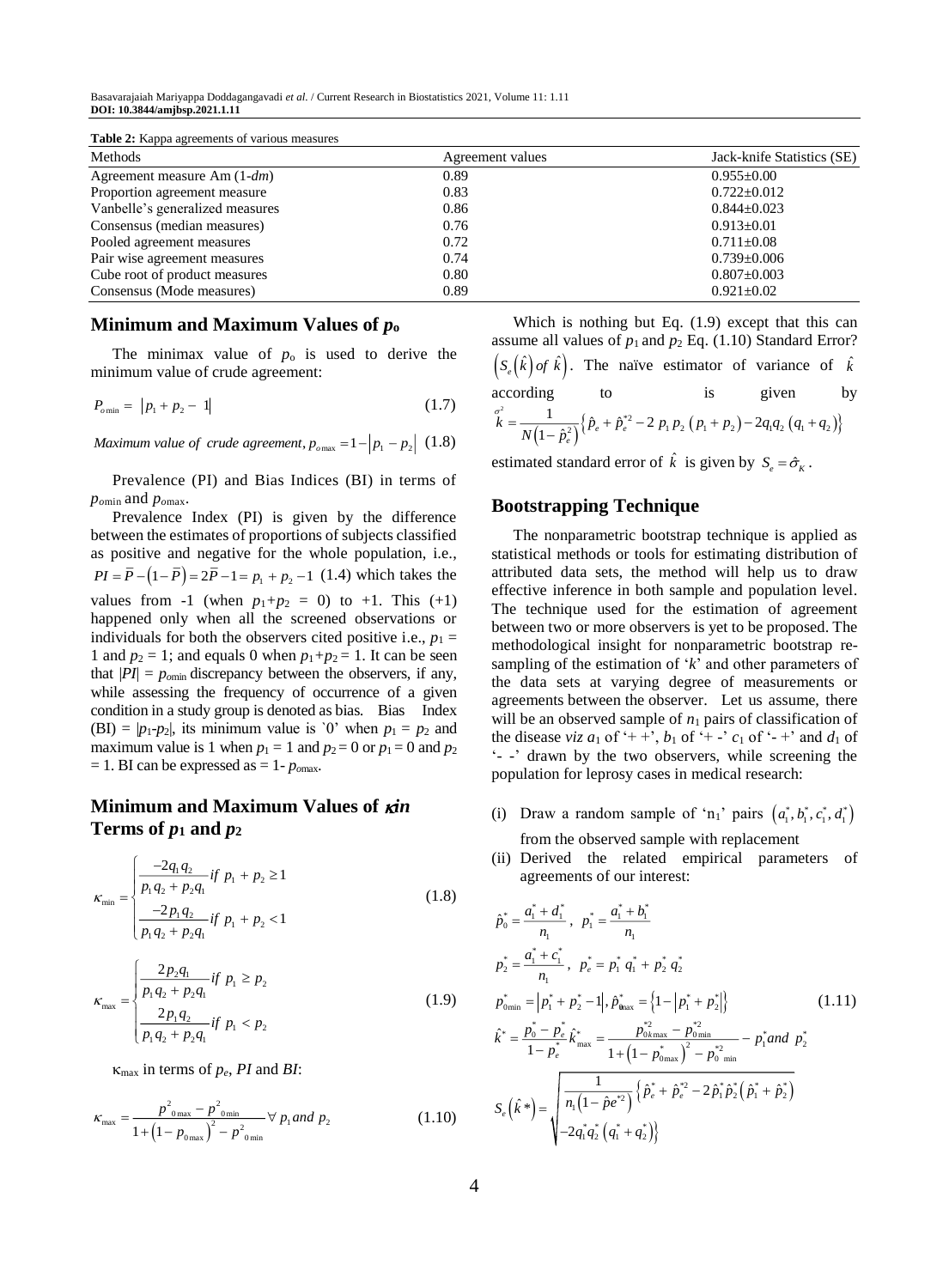Where,  $q_1^* = 1 - p_1^*$ ,  $q_2^* = 1 - p_2^*$ .

- (iii) Repeat (i) and (ii) steps we seen 5000 times epoch series to obtain the set of 5000 replications of  $\hat{p}_0^*, \hat{p}_e^*, \hat{p}_e^*$  min,  $\hat{p}_e^*$  max,  $\hat{k}, \hat{k}^*$  max, and  $S_e(\hat{k}^*)$
- (iv) The estimated mean  $\mu$  and variance  $\sigma^2$  on each parameter are simply the average and variance  $\sigma^2$  of its corresponding sets of 5000 bootstrap sample estimators
- (v) The distribution of each sample estimator is studied through the histogram of 5000 bootstrap replications of the Parameters
- (vi) 95% confidence limits for each estimator are well defined and found to be the 2.5 and 97.5th percentiles of the corresponding distribution. The bias were corrected and accelerated with confidence limits after adjusting the percentile interval are also replicated, though more complex and better bootstrap confidence intervals are available from the above Eq.  $(1.10)$ , we used  $BC_a$  intervals in this article. Similar procedures were listed in Eqs. (i) to (vi) which are presumably repeated for the data on various classification of diseases by the same two observers in a sample of  $n_2$  subjects vice versa, we test the Null Hypothesis  $H_0: \hat{k_1} < \hat{k_2}$ against alternative hypothesis;  $H_1: \hat{k}_1 < \hat{k}_2$  by the following algorithms. First, combined samples of  $n_1 + n_2$  pairs of classifications has been made by rearranging the  $n_2$ pairs of classifications of the II resurvey to the side of  $n_1$  pairs of classifications of the I resurvey. (i) Draw a sample of  $n_1 + n_2$  pairs with replacement from the combined. (ii) Evaluate for each sample  $t(k^*) = k_2^* - k_1^*$
- (vii)Repeat (i) and (ii) 5000 times bootstrap values (iv) Examine the  $ASL_{\text{Root}} = #\{t(k^*) \geq (k_2 - k_1)\}$  5000

If *ASLBoot*<0.05 we conclude that, the agreement between the two observers at II Resurvey is significantly associated with (I-resurvey). We consider only three methods, viz naïve with variance unadjusted, percentile intervals and the bootstrap *BC<sup>a</sup>* confidence intervals.

# **Results**

#### *Evaluation of Agreement through Simulations*

We evaluated the statistical accuracy of the unobserved sample estimators from continuous data series of different raters. The results of the bootstrap procedure are presented. From results from first resurvey it is evident that the distribution sample estimators for agreement between two observers are non-normal. Similar findings may be noticed for the data at second resurvey as well as the combined sample (Table 3) presents the results of adopting naïve, percentile interval and *BC<sup>a</sup>* methods to obtain the point and interval estimators of agreement. We can see from this analysis that all the three methods provide the same average estimates. The naïve method for estimating 95% confidence interval always yield symmetrical results unlike the bootstrap method which provides asymmetrical results for all sample estimators of the agreement. The length of the interval is the lowest in the naïve method. However, the lower and upper confidence limits are lower than the corresponding limits in the bootstrap percentile and *BC<sup>a</sup>* methods. We evaluate the performance of the bootstrap for estimating the parameters of agreement; we undertook the similar exercise on the data from II resurvey. The results of the analysis are presented in (Table 3). Here again, we find that all the three methods provide same point estimates for each parameter of agreement. The confidence intervals through naïve method are symmetric vis-à-vis bootstrap percentile and *BC<sup>a</sup>* methods. The findings are otherwise similar to what we observe for first resurvey. The sample estimators of agreement except for  $k_{\text{max}}$  at II Resurvey are consistently higher. However, the variance of each estimator is consistently lower at second resurvey. The improvement in  $\hat{k}$  suggests that the improvement can be as high as 10 percentage points. The sampling distribution of max  $\hat{k}_{\text{max}}$  relative to  $\hat{k}$  suggest that the former is more stable than the latter though the former is equally sensitive. Further, the diagnosis that will remain  $+$  +  $\sigma$  or  $-$  -  $\sigma$  at both the occasions also confirm the consistency in ratings by two observers.

In the 25 subjects with full set of 5000 replications, the model has yielded good predicted average agreements  $(0.91\pm0.06)$  with positive slope movement (slopes = 2.24) times of average value with ignorable Root Mean Square Errors (RMSE 0.03). The model prediction is perfect level and most robust in nature (Co-efficient of variation  $(R^2 =$ 98.0%; SE 0.06) when compared to Cohen's '*k*'. The maximum agreement in case of predicted values eagerly falls on the subject of raters 22 (agreement level was 0.99; RMSE 0.032). For each subjects, the accuracy was maintained (0.80,0.88,0.90,0.98; *n* = 25) there are 25 simulations falling on each data points. Since, higher the observer accuracy abridged with better agreements levels. The ratio of agreement level in each subjects at different time period '*ti*' is more consistent and also maintains

greatest accuracy and more precision  $\frac{1}{2}$ 

$$
\left(\frac{n}{\sigma^2}\right)
$$
 where  $n =$ 

number of subjects  $\sigma^2$  is the variance of agreements. The newer simulation agreement was determined based on the Bootstrap-Thompson iteration method; the simulated figures were extracted on the basis of central tendency values with average observed rate of 25 subjects. The resulted findings were found to be more epoch (the modal value attained >9 rater scale) rather than traditional '*k*' measurement (Fig. 1). While all predictive subjects achieve a kappa agreements and above (Table 3). The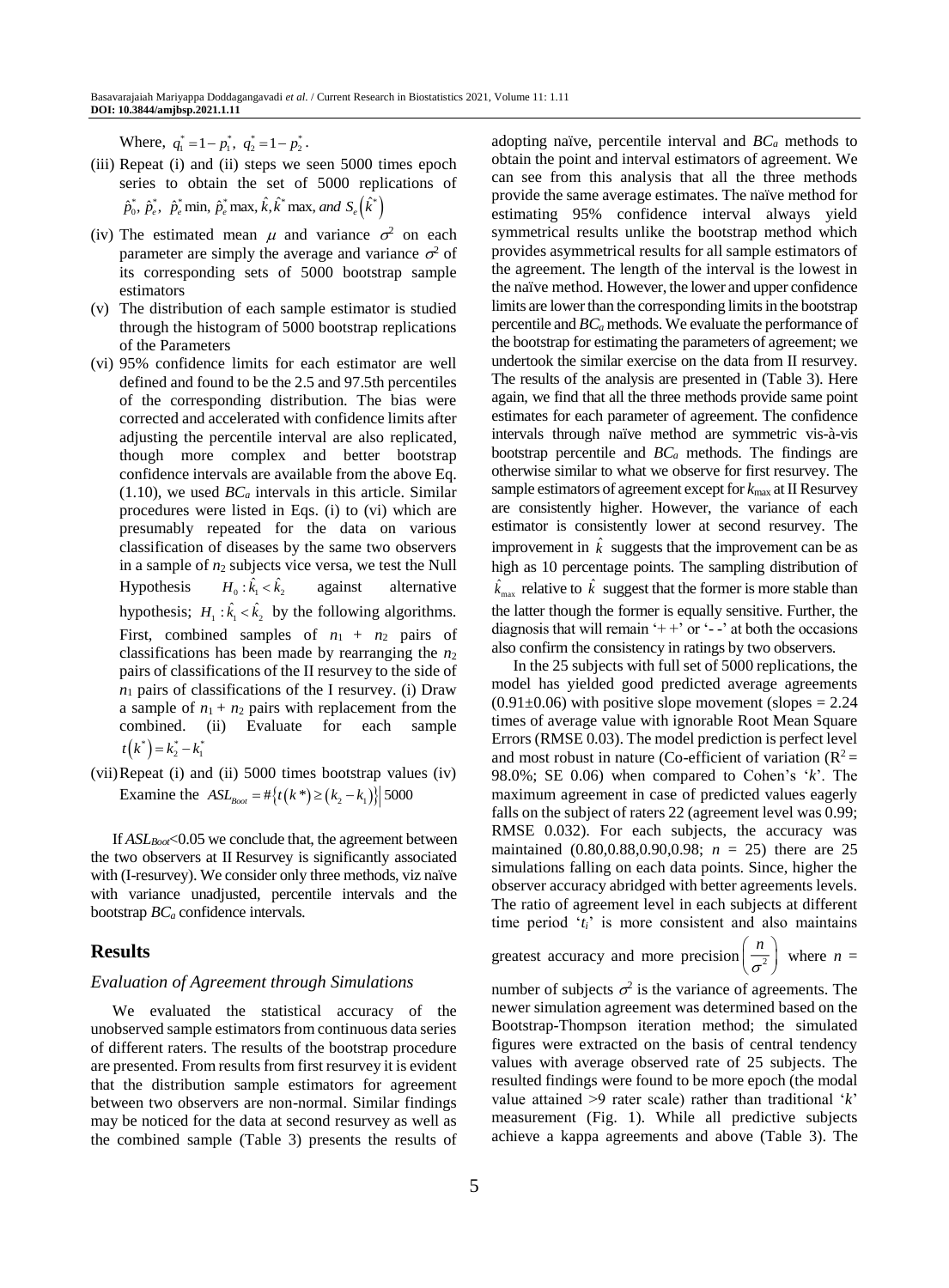predicted accuracy influences maximum '*k*' values, as we have shown in the simulation results starting from 1 to 25 subjects, the agreement values on continuous series reached to the normal approximation, model results shown in the form of Bootstrap density plot (Fig. 2). An increasing number of subjects and raters', the simulated agreements will be moved to the positive direction with stronger values of '*k*', simultaneously, the predicted agreement is more epoch and it was found to be statistically significant and different between the observer and different agreement levels with varied time intervals '*t*' (iteration replication 10000 times;  $R^2 = 0.99\%$ ).

**Table 3:** Agreement values predicted by bootstrap techniques (Qualitative data)

| <b>Subjects Raters</b> | Observed         | Predicted     | Slope | <b>RMSE</b> |
|------------------------|------------------|---------------|-------|-------------|
| $\mathbf{1}$           | 0.96             | 0.98          | 0.220 | 0.0001      |
|                        | 0.72             | 0.94          | 6.060 | 0.0003      |
| $\frac{2}{3}$          | 0.81             | 0.99          | 4.110 | 0.0073      |
| 4                      | 0.89             | 0.97          | 3.740 | 0.0034      |
| 5                      | 0.70             | 0.74          | 3.600 | 0.0060      |
| $\epsilon$             | 0.96             | 0.92          | 1.830 | 0.0070      |
| $\overline{7}$         | 0.88             | 0.98          | 1.600 | 0.0246      |
| $\,8\,$                | 0.12             | 0.87          | 5.060 | 0.0813      |
| $\overline{9}$         | 0.74             | 0.88          | 3.780 | 0.0011      |
| 10                     | 0.74             | 0.86          | 3.210 | 0.0060      |
| 11                     | 0.63             | 0.81          | 2.470 | 0.0085      |
| 12                     | 0.65             | 0.88          | 1.970 | 0.0507      |
| 13                     | 0.74             | 0.83          | 1.510 | 0.0472      |
| 14                     | 0.55             | 0.86          | 1.390 | 0.0134      |
| 15                     | 0.63             | 0.88          | 1.047 | 0.0382      |
| 16                     | 0.81             | 0.84          | 0.250 | 0.0824      |
| 17                     | 0.85             | 0.92          | 1.350 | 0.0176      |
| 18                     | 0.84             | 0.96          | 2.100 | 0.0812      |
| 19                     | 0.86             | 0.94          | 2.050 | 0.0551      |
| 20                     | 0.70             | 0.92          | 1.750 | 0.0312      |
| 21                     | 0.77             | 0.93          | 1.640 | 0.0112      |
| 22                     | 0.85             | 0.99          | 1.340 | 0.0324      |
| 23                     | 0.83             | 0.91          | 1.730 | 0.0423      |
| 24                     | 0.84             | 0.88          | 1.760 | 0.0324      |
| 25                     | 0.74             | 0.87          | 0.590 | 0.1266      |
| Mean epoch             | $0.75 \pm 0.166$ | $0.91\pm0.06$ | 2.240 | 0.0320      |
| Model $R^2$ (%)        | 0.77             | 0.98          |       |             |



**Fig. 1:** Bootstrap simulation predicted based on central tendency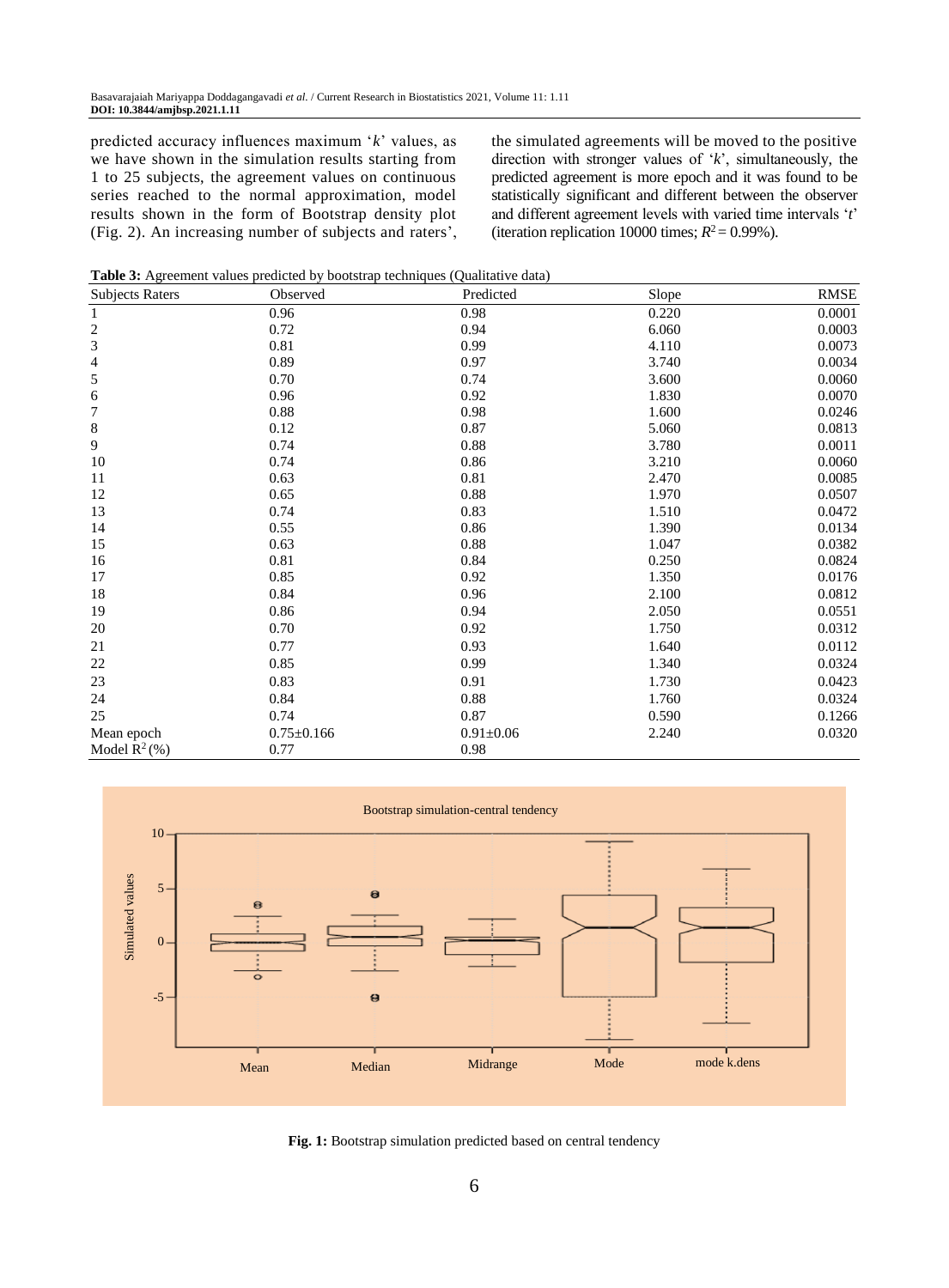From the research findings we notice that, the agreement level shifts lower when data points become lower. At observer accuracy level substantially very low, the subject agreement does not produce accurate results because the iteration points would not be generated with lower accuracy. However, many factors that affect values of Kappa include observer accuracy and number of subjects, as well as when observer distributes the subjects equally. There is no one value of modified kappa that can be (produced Bootstrap techniques) regarded as universally acceptable and propagation of simulation figures is highly associated with level of observer *s*, accuracy, precision and the number of subjects. With a

fewer number of subjects  $(k<5)$ , epically in binary classifications, modified kappa values need to be interpreted with extra caution. Eventually, in case of binary classification, predicted variability has the strongest impact on Kappa '*k*' values and leads to the heterogeneous and also strongest impact on the observer agreements. On the other hand, when there are more observers  $(>=25$  subjects), the increment *t* of expected kappa value becomes flat. Hence simply determine the percentage of agreement. Moreover, the increment to f values of the performance matrices apartment form sensitivity also reaches the asymptote from more than 25 subjects (Fig. 3 to 5).



**Fig. 2:** Density plot mean and median demonstrated by bootstrap simulation



**Fig. 3:** Density plot of mode demonstrated by bootstrap simulation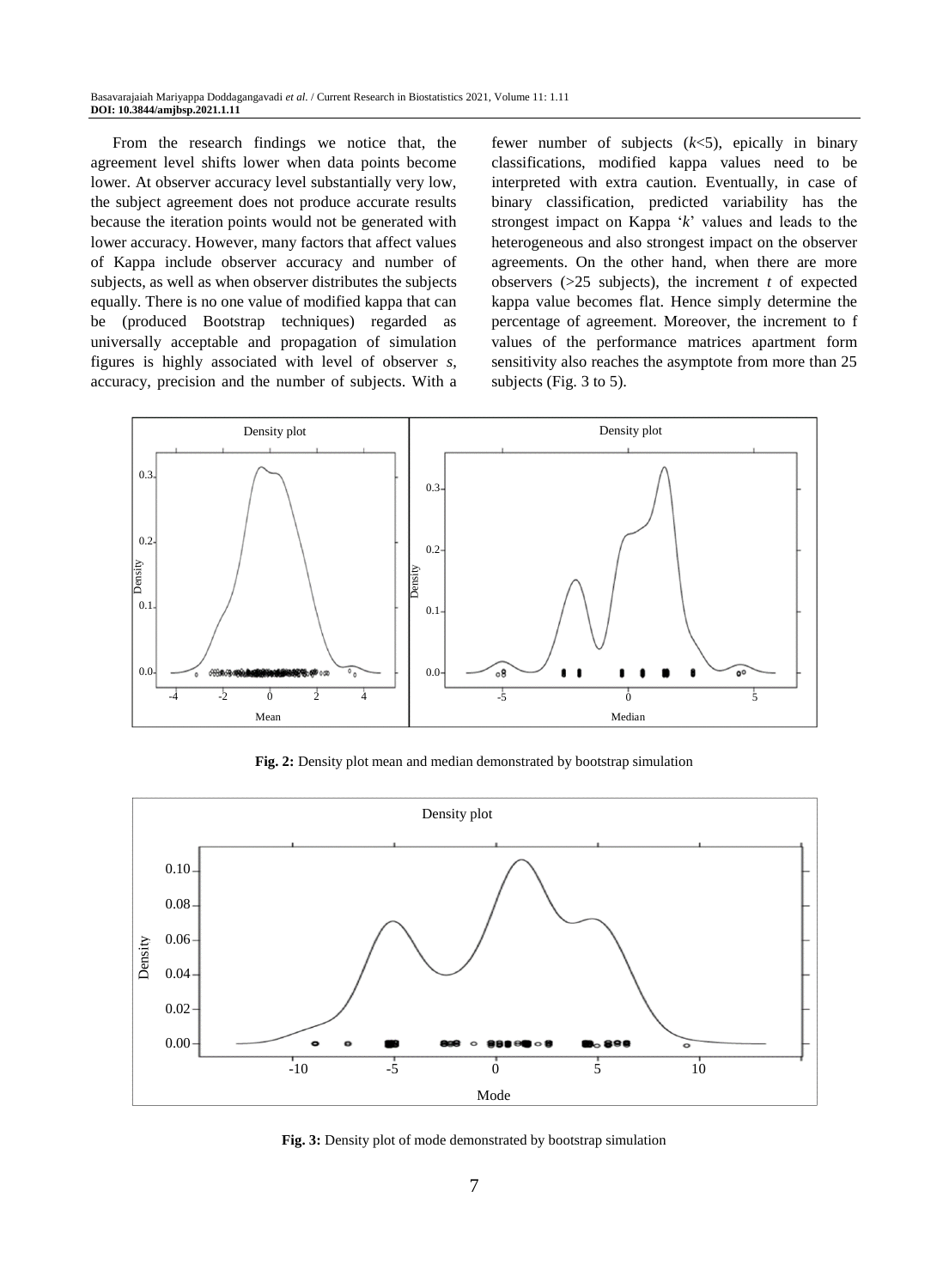The observer's agreement data points were plotted on the Box Cox and QQ plot from modified kappa statistics-bootstrap techniques to know the normality originated from the population with a common distribution. The results showed that, the observer agreement points is normally distributed and to optimize the bootstrap techniques with various methods of integration (Thompson). Optimal lambda value ranged from 1-2, that means each individual agreement can take a weight of raters value of 2.0 in the ordinal scale for estimation of density plot and also, the model has produced the QQ plot for weibull distribution to know the exact confidence limit of kappa '*k* '. Figure 6 showed that the confidence limit of waited modified kappa '*k*' was 6.88 with scale of 0.81 agreement level.



**Fig. 4:** Standard residual of bootstrap simulation varying values of agreements of '*k*'



**Fig. 5:** Residual graphs of '*k*' by bootstrap simulation '*k*'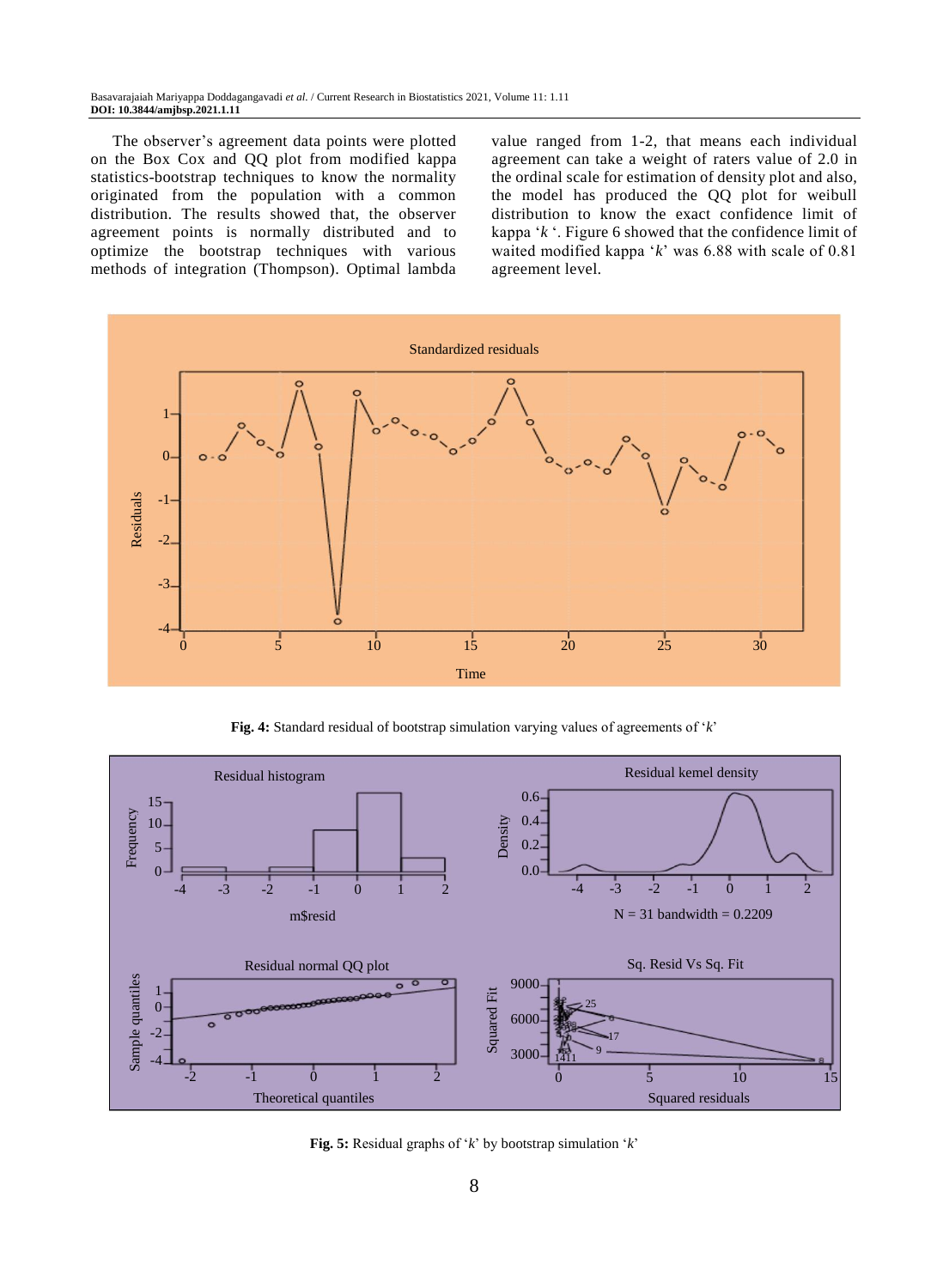

**Fig. 6:** Box and Cox normality and QQ plot of agreements of '*k*'

#### **Discussion**

The first point of interest emerges from the study; the estimates of agreement between two observers follow non-Gaussian distribution. Consequently, the sample estimators though unbiased provide lower variance and narrow confidence limits. Further the 95% confidence limits on each parameter are symmetrical. This emphasizes the need for estimating the agreement measures and its standard errors that allows its appropriate distribution status. Adjustment to these estimates as well as hypothesis testing also perform poorly as they are based on the assumption that the observations from population screening for disease conditions follow asymptotic normal distribution. The second point of interest in this study is that we can demonstrate through bootstrap that we can obtain accurate estimates of  $\hat{k}$  and its standard error. Further, this approach is better than currently used methods for non-normal data. This approach also allows for testing the hypothesis whether the  $\hat{k}$  values at I and II Resurvey are significantly different. Consequently we observe that the  $\hat{k}$  at second Resurvey is significantly more than that at I Resurvey indicating that  $\hat{k}$  should not be treated as static over a period of time if the same pair of observers are repeatedly employed for classification of the disease condition while screening the given population. This may ensure that the estimation of near true incidence of the disease. On the other hand if we use max  $\hat{k}_{\text{max}}$  as a single index in terms of chance agreement, prevalence and bias indices, we can be at a safer side because this index is more stable while equally sensitive vis-à-vis  $\hat{k}$ . We therefore propose  $\hat{k}_{\text{max}}$  $\hat{k}_{\text{max}}$  to be employed as a measure of agreement for comparison and interpretation. Studied inter ratter reliability of categorical data sets, the '*k*' will be used to verify the presence of the theme that were presented. The  $k$  co efficient is a statistical measures the inter ratter reliability of agreement that is used to assess qualitative documents and determine agreement between two raters. An important assumption underlying the use of the kappa co efficient is that the errors associated with clinicians rating are independent (Brennan and Prediger, 1981; Hoehler, 2000; Sim and Wright, 2000; Cohen, 1960; Richards *et al*., 2003). This requires the patients or subjects to be independent and ratings to be independent, so that each observer should generate a rating without knowledge and thus without influence, of the other observer's rating. The fact that the ratings are related in the sense of pertaining to the same intervention, however does not contravene the assumption of independence. Sim and Wright (2005) Reliability of clinicians rating is an important consideration in areas such as diagnosis and the interpretation of examination findings. Often, these ratings lie on a nominal or an ordinal scale. For such data, the kappa co efficient is an appropriate measure of reliability. Important factors that can influence the magnitude of kappa (prevalence, bias and non independent ratings) are key indicators for assessing the kappa statistics. The present research, the co efficient can be used for scaling with more than two or more categories for assessing the agreement levels inclusion qualitative and quantitative traits similar study reported by (Rigby, 2000) he assessed the intra observer and inter observer agreement of radiographic classification of scoliosis in relation to the king classification system. Emphasized the value of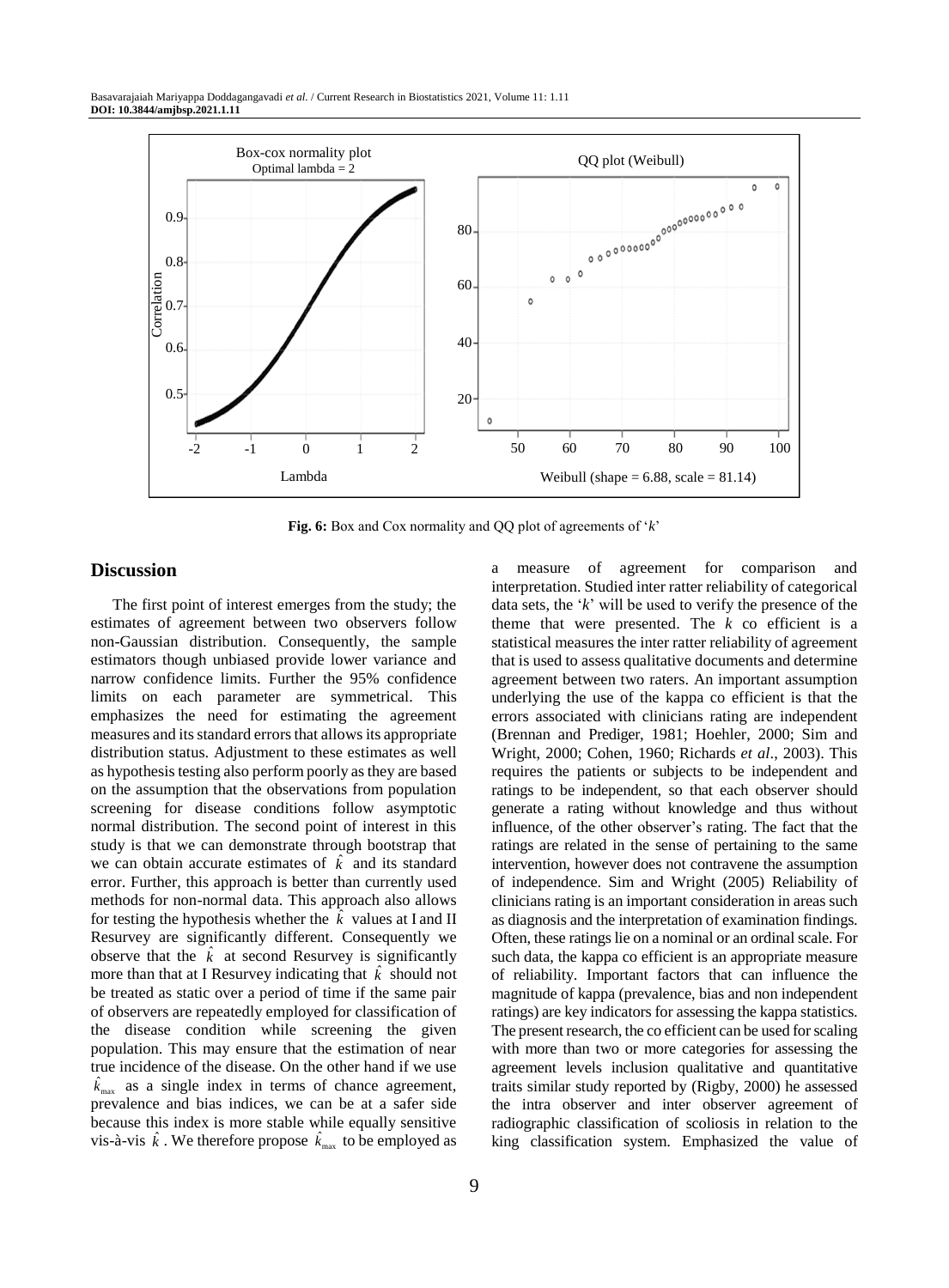multiple regression method and the importance of power and measuring effects rather than testing significance. For more than two raters, the mathematics is such that the two raters' are not considered unique. For instance, if there are three raters', there is no assumption that the three raters' who rate the first subject are the same as the three raters' who rate the second. Although, we call this more than two raters' case it can be used with two raters' when the raters' identified vary. The '*k*' is the generalization for weights reflecting to the relative seriousness (Cohen, 1960) of each possible disagreement due to attributable factors. The analysis of variance approach for  $k = 2$  and  $m > \pm 2$ 2 is due to (Landis and Koch, 1977).

The kappa '*k*' was first proposed by (Cohen, 1960). The generalization for weights reflecting to the relative seriousness of each possible disagreement is due to (Cohen, 1968). The analysis-of-variance approach for  $k =$ 2 and  $m \ge 2$  is due to (Landis and Koch, 1977). or (for an introductory treatment and chap. 18) for a more detailed treatment. All formulas below are as presented Let *m* be the number of raters' and let *k* be the number of rating outcomes. Carpentier *et al*. (2017) demonstrated the free response kappa in *a* computed form that the total numbers of discordant (*b* and *c*) and concordant positive (*d*) observations made in all patients, as  $2d/(b + c + cd)$ . In 84 full body magnetic resonance imaging procedures in children that were evaluated by two independent raters', the free-response kappa statistics was 0.820. Aggregation of results within regions of interest resulted in overestimation agreement beyond chance. The free response kappa provides an estimate of agreement beyond chance in situation where we only have positive findings and are reported by raters'. Kang *et al*. 2013) when the observations are independent, confidence intervals can be computed using several methods, in case of clustered data, a common situation radiology, the present study we opted is a bootstrap based approach for testing various subjects on the basis different attributes. We sampled subjects (with cluster approach) and used all observations from any selected patient. Yang and Zhou (2014) '*k*' is widely used to assess the agreement between two procedures in the independent matched pair data. For matched pair the data is collected in clusters, on the basis of the data method and sampling techniques, that propose a non parametric variance estimator for the kappa statistics without cluster correlation structure or distributional assumptions, further result demonstrated by the extensive Monte Carlo simulation that the proposed '*k*' provides consistent estimation and the proposed variance estimator behaves reasonably well for at least moderately large number of clusters our study compliments this and we have derived this model based on Thompson iteration optimization methods applied various subjects to escalate the agreement levels of both qualitative and quantitative data sets.

#### **Conclusion**

The new statistical intervention tool is very useful to know the different association measure for testing the agreement between two or more observers on continuous scale with varied time intervals. The newer tool increases the precision of rater's confidence level in a single real number without any substantial loss of information. It is capable to reproduce the accurate predicted agreement levels and slopes of continuous data series. There is no complexity between inter observer agreement testing considering with the various multiple degrees on different time intervals.

#### **Acknowledgement**

Heartfelt thanks to Dr. Ayanendranath Basu, Associate Professor, Indian Statistical Institute, Calcutta for his valuable comments and suggestions. Thanks to Mr. A. Murugarasan for his secretarial assistance.

## **Funding Information**

There is no external funding used for this research, it is fully oriented primary and secondary data.

#### **Author's Contribution**

**Basavarajaiah Mariyappa Doddagangavadi:** Computation, writing editing and model formulation with support of experts.

**Narasimha Murthy:** Data collection and Problem formulation.

**Netra Rajpurohit:** Technical Proof reading and assisted write-up work.

#### **Ethics**

The present research study conducted on secondary data sets, it is an Observational empirical study, on conceptual point of view. There is no ethical consideration aroused from the study design.

#### **References**

- Ayoub, A., & Elgammal, A. (2018, October). Utilizing Twitter data for identifying and resolving runtime business process disruptions. In OTM Confederated International Conferences" On the Move to Meaningful Internet Systems" (pp. 189-206). Springer, Cham. https://link.springer.com/chapter/10.1007/978-3- 030-02610-3\_11
- Bakeman, R., & Quera, V. (2011). Sequential analysis and observational methods for the behavioral sciences. Cambridge University Press. ISBN-10: 1139504606.